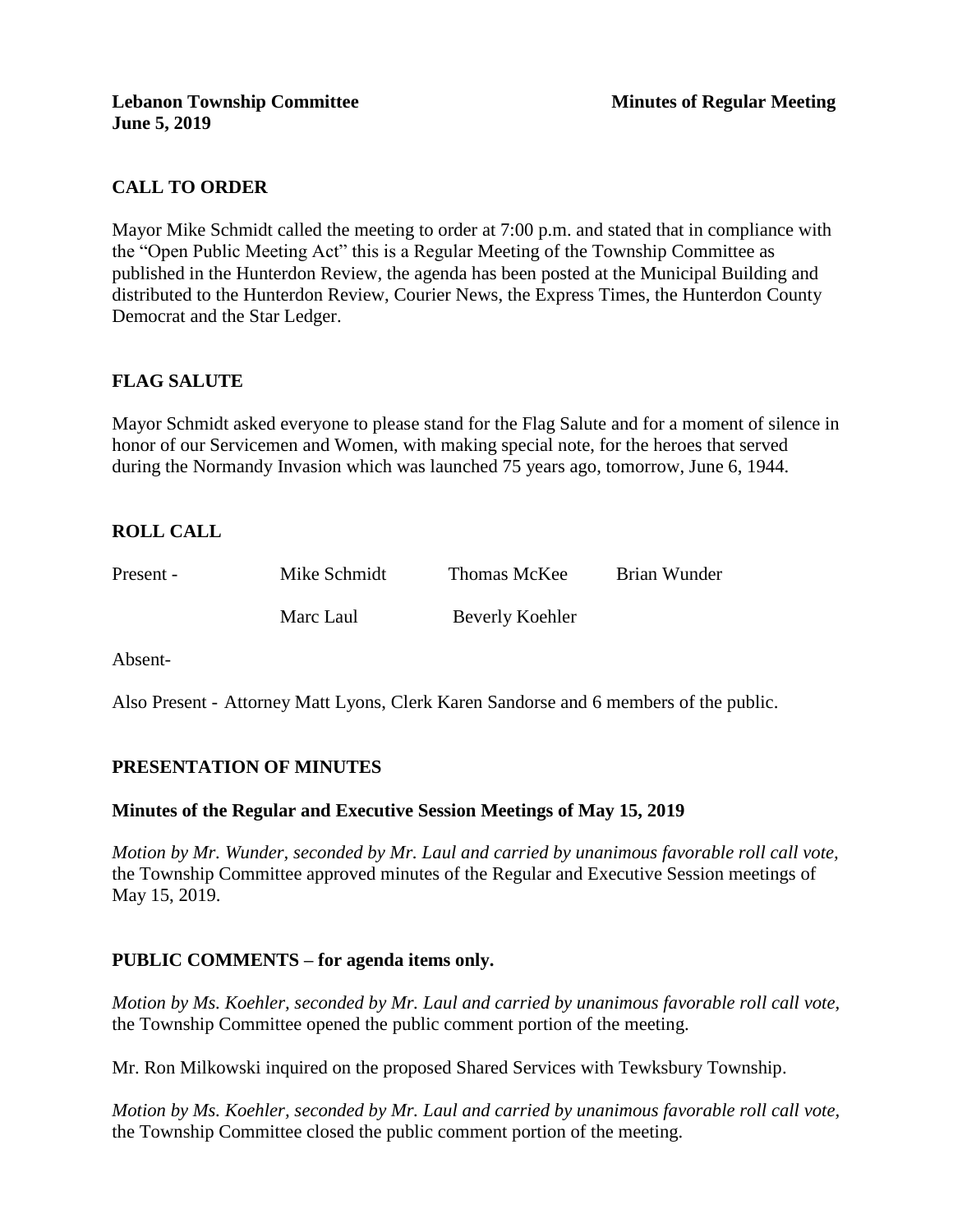LTCM 06/05/2019 Page **2** of **8**

#### **ORDINANCES**

#### **Introduction**

### **Ordinance No. 2019-05 – Amending Chapter 274 of the Code-Regarding Peddling and Soliciting**

The Committee discussed amending the proposed ordinance that was provided to them by Attorney Lyons on an earlier date.

*Motion by Ms. Koehler, seconded by Mr. Wunder and carried by unanimous favorable roll call*  vote, the Township Committee approved amendments to the draft Ordinance. The amendments relate to signage in Section 274-16, punishment under Chapter 1, Paragraph D and weekends should be removed from the last sentence of Section 274-16.1.

*Motion by Mr. Wunder, seconded by Mr. Laul and carried by unanimous favorable roll call vote,* the Township Committee approved Ordinance 2019-05, on first reading, as entitled below.

### TOWNSHIP OF LEBANON HUNTERDON COUNTY, NEW JERSEY ORDINANCE NO. 2019-05 AN ORDINANCE AMENDING CHAPTER 274 OF THE CODE OF THE TOWNSHIP OF LEBANON REGARDING PEDDLING AND SOLICITING

## **Public Hearing to be held on June 19, 2019**

#### **RESOLUTIONS**

#### **Resolution No. 55-2019 - Plenary Retail Consumption License Renewal – El Patron**

*Motion by Mr. Laul, seconded by Ms. Koehler and carried by unanimous favorable roll call vote,* the Township Committee approved Resolution No. 55-2019 as written below.

> TOWNSHIP OF LEBANON COUNTY OF HUNTERDON STATE OF NEW JERSEY RESOLUTION NO. 55-2019 RESOLUTION RENEWING PLENARY RETAIL CONSUMPTION LICENSES

WHEREAS, the below listed Plenary Retail Consumption Licensee has submitted application forms that have been completed in all respects; and

WHEREAS, the applicant has qualified to be licensed according to all statutory, regulatory and local government ABC Laws and regulations; and

WHEREAS, the licensee has paid a filing fee of \$200.00 to the State of New Jersey and a Township License Fee of \$2,500.00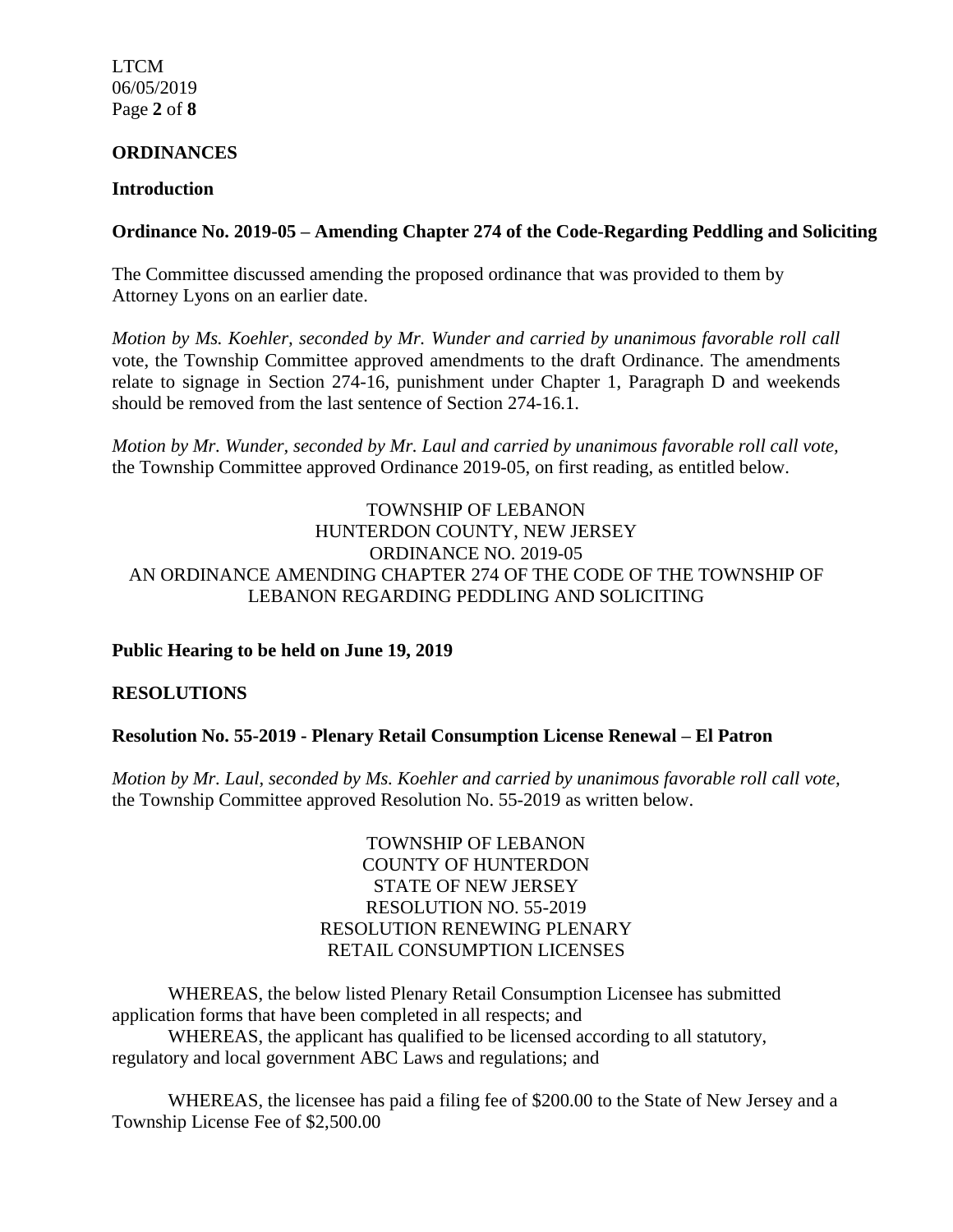LTCM 06/05/2019 Page **3** of **8**

NOW, THEREFORE BE IT RESOLVED, by the Township Committee of the Township of Lebanon, in the County of Hunterdon, State of New Jersey, that the listed License be granted a renewal for the 2019-2020 year:

1019-33-003-005 El Patron Mexican Restaurant LLC

### **Resolution No. 55A-2019 – Plenary Retail Consumption License Renewal – New Hampton Inn**

*Motion by Ms. Koehler, seconded by Mr. Laul carried by unanimous favorable roll call vote, the* Township Committee approved Resolution No. 55A-2019 as written below.

### TOWNSHIP OF LEBANON COUNTY OF HUNTERDON STATE OF NEW JERSEY RESOLUTION NO. 55A-2019 RESOLUTION RENEWING PLENARY RETAIL CONSUMPTION LICENSES

WHEREAS, the below listed Plenary Retail Consumption Licensee has submitted application forms that have been completed in all respects; and

WHEREAS, the applicant has qualified to be licensed according to all statutory, regulatory and local government ABC Laws and regulations; and

WHEREAS, the licensee has paid a filing fee of \$200.00 to the State of New Jersey and a Township License Fee of \$2,500.00

NOW, THEREFORE BE IT RESOLVED, by the Township Committee of the Township of Lebanon, in the County of Hunterdon, State of New Jersey, that the listed License be granted a renewal for the 2019-2020 year:

1019-33-005-002 THE NEW HAMPTON INN, INC. t/a New Hampton Inn 23 Musconetcong River Road

## **Resolution No. 56-2019 – Fireworks Permit – A & B Stainless – July 6, 2019**

*Motion by Mr. Laul, seconded by Mr. McKee carried by unanimous favorable roll call vote, the* Township Committee approved Resolution No. 56-2019 as written below.

> TOWNSHIP OF LEBANON COUNTY OF HUNTERDON STATE OF NEW JERSEY RESOLUTION NO. 56-2019 RESOLUTION GRANTING FIREWORKS PERMIT TO A&B STAINLESS VALVE AND FITTING COMPANY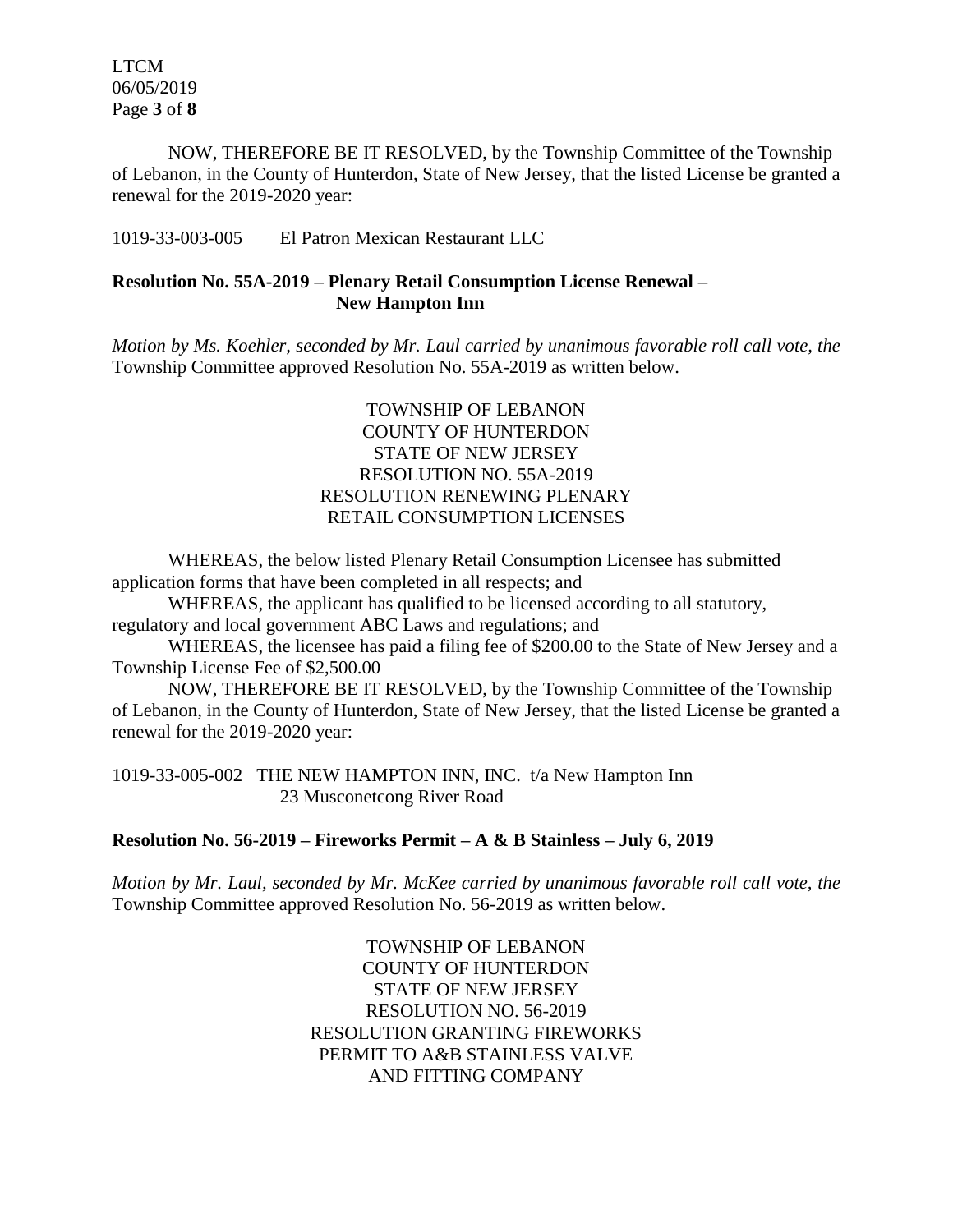LTCM 06/05/2019 Page **4** of **8**

WHEREAS, A&B Stainless Valve and Fitting Company has applied for a permit for public display of fireworks to be held on July 6, 2019 at 9:00 p.m.; and

WHEREAS, the Lebanon Township Fire Code Official has reviewed the application, investigated the area where the display will take place and recommends that the permit be granted; and

WHEREAS, the necessary bond and surety has been posted.

NOW, THEREFORE BE IT RESOLVED, by the Township Committee of the Township of Lebanon, in the County of Hunterdon and State of New Jersey that a fireworks permit be granted to A&B Stainless Valve and Fitting Company for the activity described in its application.

BE IT FURTHER RESOLVED that the Township Fire Official file copies of this Resolution and any other pertinent document with the appropriate New Jersey agency.

#### **Resolution No. 57-2019 – 2018 Annual Audit**

*Motion by Mr. Laul, seconded by Mr. Wunder and carried by unanimous favorable roll call vote,* the Township Committee approved Resolution No. 57-2019 as written below.

## TOWNSHIP OF LEBANON COUNTY OF HUNTERDON STATE OF NEW JERSEY RESOLUTION NO. 57-2019 GOVERNING BODY CERTIFICATION OF THE ANNUAL AUDIT

WHEREAS, N.J.S.A. 40A:5-4 requires the governing body of every local unit to have made an annual audit of its books, accounts and financial transactions, and

WHEREAS, the Annual Report of Audit for the year 2019 has been filed by a Registered Municipal Accountant with the Municipal Clerk pursuant to N.J.S.A. 40A:5-6, and a copy has been received by each member of the governing body; and,

WHEREAS, R.S. 52:27BB-34 authorizes the Local Finance Board of the State of New Jersey to prescribe reports pertaining to the local fiscal affairs; and,

WHEREAS, the Local Finance Board has promulgated N.J.A.C. 5:30-6.5, a regulation requiring that the governing body of each municipality shall by resolution certify to the Local Finance Board of the State of New Jersey that all members of the governing body have reviewed, as a minimum, the sections of the annual audit entitled "Comments and Recommendations, and,

WHEREAS, the members of the governing body have personally reviewed as a minimum the Annual Report of Audit, and specifically the sections of the Annual Audit entitled "Comments and Recommendations, as evidenced by the group affidavit form of the governing body attached hereto; and,

WHEREAS, such resolution of certification shall be adopted by the Governing Body no later than forty-five days after the receipt of the annual audit, pursuant to N.J.A.C. 5:30-6.5; and,

WHEREAS, all members of the governing body have received and have familiarized themselves with, at least, the minimum requirements of the Local Finance Board of the State of New Jersey, as stated aforesaid and have subscribed to the affidavit, as provided by the Local Finance Board, and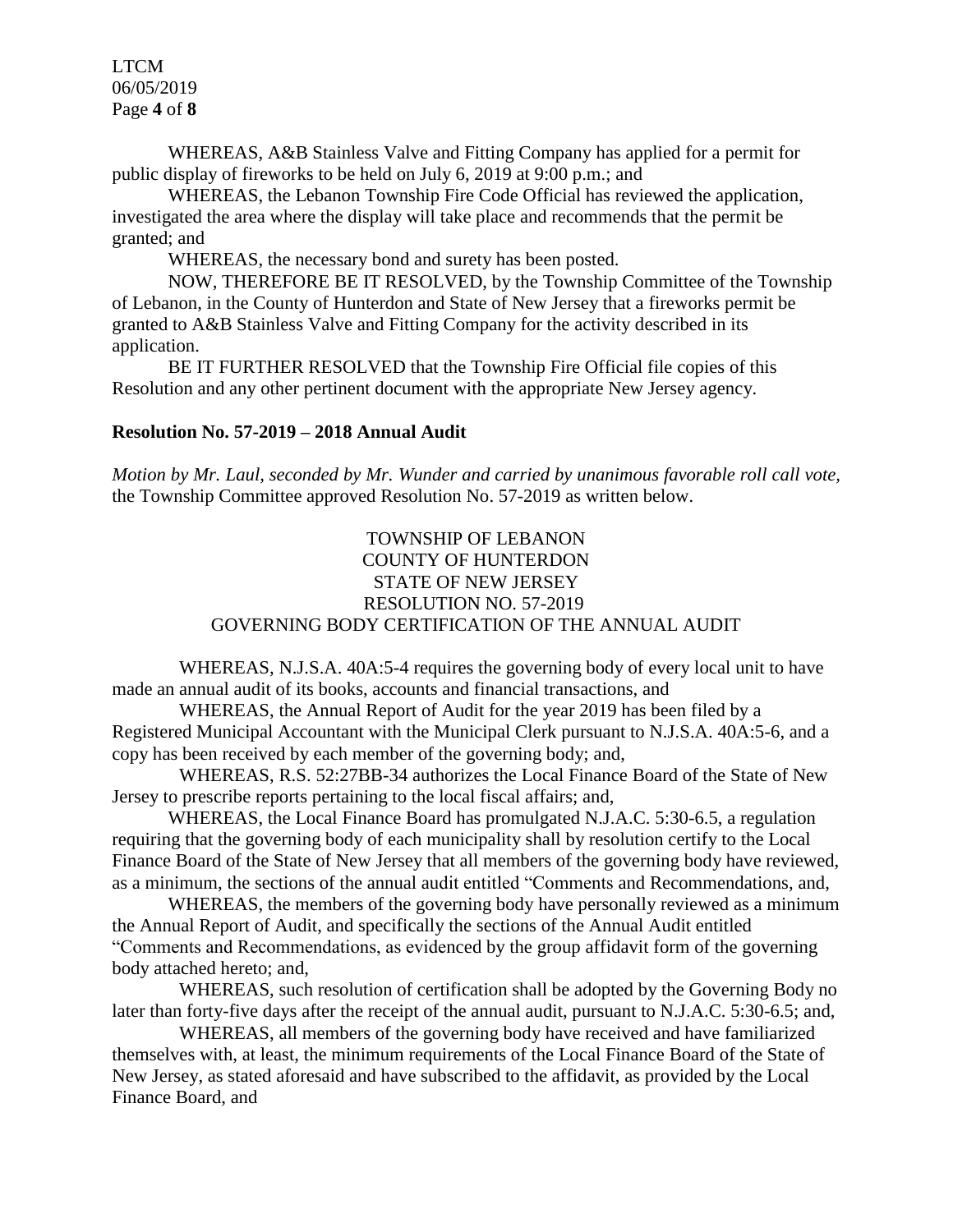LTCM 06/05/2019 Page **5** of **8**

WHEREAS, failure to comply with the regulations of the Local Finance Board of the State of New Jersey may subject the members of the local governing body to the penalty provisions of R.S. 52:27BB-52, to wit:

R.S. 52:27BB-52: A local officer or member of a local governing body who, after a date fixed for compliance, fails or refuses to obey an order of the director (Director of Local Government Services), under the provisions of this Article, shall be guilty of a misdemeanor and, upon conviction, may be fined not more than one thousand dollars (\$1,000.00) or imprisoned for not more than one year, or both, in addition shall forfeit his office.

NOW, THEREFORE BE IT RESOLVED, That the Township Committee of the Township of Lebanon, hereby states that it has complied with N.J.A.C. 5:30-6.5 and does hereby submit a certified copy of this resolution and the required affidavit to said Board to show evidence of said compliance.

## **OLD BUSINESS**

#### **Police Chief Contract**

*Motion by Mr. Wunder, seconded by Mr. Laul and carried by unanimous favorable roll call vote,* the Township Committee approved the Police Chief's contract and authorized the Mayor and Clerk to sign.

#### **Schedule Special Joint Meeting with Tewksbury Twp. for Shared Services**

*Motion by Mr. Laul, seconded by Ms. Koehler and carried by unanimous favorable roll call vote,* the Township Committee scheduled a Joint Special Meeting with an Executive Session, with Tewksbury Township, to be held on June 20, 2019, at 6:00 p.m. The meeting will be held at the Tewksbury Township Meeting room. The purpose of the meeting is to conduct interviews for a potential Shared Service for a Business Administrator.

#### **Appoint DPW Seasonal Employee(s)**

*Motion by Mr. Laul, seconded by Mr. Wunder and carried by unanimous favorable roll call vote,* the Township Committee approved the DPW Manager's request to appoint Matthew Drummond as a Seasonal DPW Employee at \$17.50 per hour.

#### **Township Volunteer Dinner**

Mayor Schmidt thanked Mr. Laul, his wife, family and friends for their efforts in organizing the Volunteer Dinner. The event was well attended and a great success.

#### **Well Testing Event**

Mayor Schmidt thanked Kathryn Koch and Warren Newman for their participation with Raritan Headwaters in the Well Test Program. 65 residents picked up the well test kits.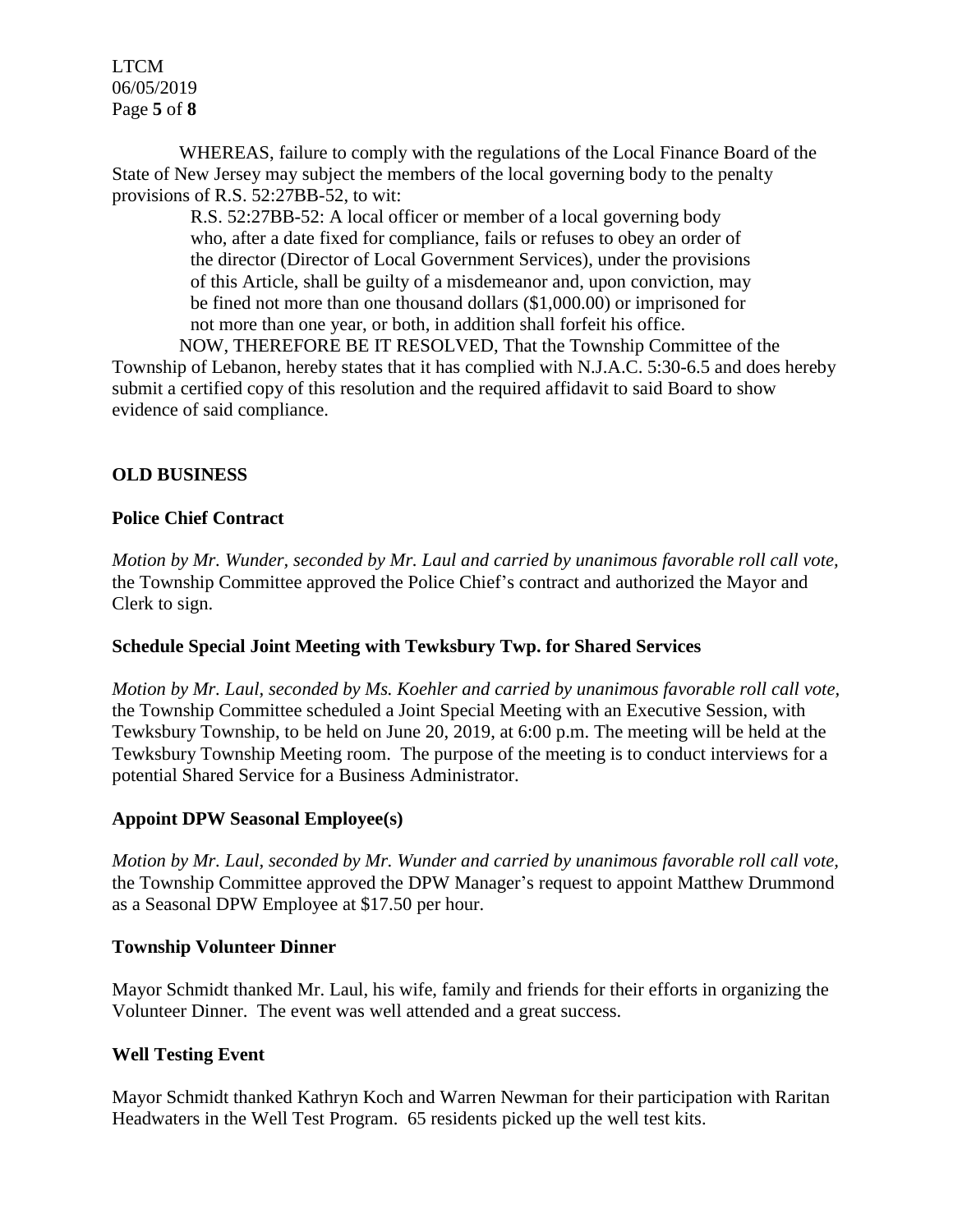LTCM 06/05/2019 Page **6** of **8**

### **Museum Events**

Mr. Laul said that he is very happy with the way the Curator has been bringing events into the Museum. He attended an event, last week, where the 7 grade students displayed dioramas they made and 8<sup>th</sup> grade students gave a Triumph and Tragedy presentation, which they had presented at a National History Day event in Camden.

### **OEM Plan**

Ms. Koehler said that the Emergency Management Plan is due to expire in August so it may be a good idea to follow up with the OEM Coordinator on it.

### **NEW BUSINESS**

### **Cancellation of July 3, 2019 Committee Meeting**

*Motion by Mr. Laul, seconded by Mr. Wunder and carried by unanimous favorable roll call vote,* the Township Committee canceled the July 3, 2019 Committee meeting.

## **PRESENTATION OF VOUCHERS**

Committee Members provided a description of vouchers exceeding \$1000.00.

*Motion by Ms. Koehler, seconded by Mr. Wunder and carried by favorable roll call vote, the* Township Committee approved the June 5, 2019 bill list in the amount of \$ 171,031.00. ABSTAIN: Laul and McKee

#### **CORRESPONDENCE**

- a. Lebanon Township EOSC April 1, 2019 Meeting Minutes
- b. Recycling Coordinator JoAnn Fascenelli Memo
- c. Museum Curator's Report

## **PUBLIC COMMENTS**

*Motion by Ms. Koehler, seconded by Mr. Wunder and carried by unanimous favorable roll call*  vote*,* the Township Committee opened the Public Comment portion of the meeting at 7:26 p.m.

Mr. Stan Prater, of JCP & L, informed the Committee that JCP & L will be starting an enhanced tree trimming program out of the Glen Gardener substation. The program will be in addition to the 4-year tree trimming cycle JCP & L currently conducts. Mr. Prater said that they are hoping that this will help to prevent tree related outages during future storms in the Township. JCP & L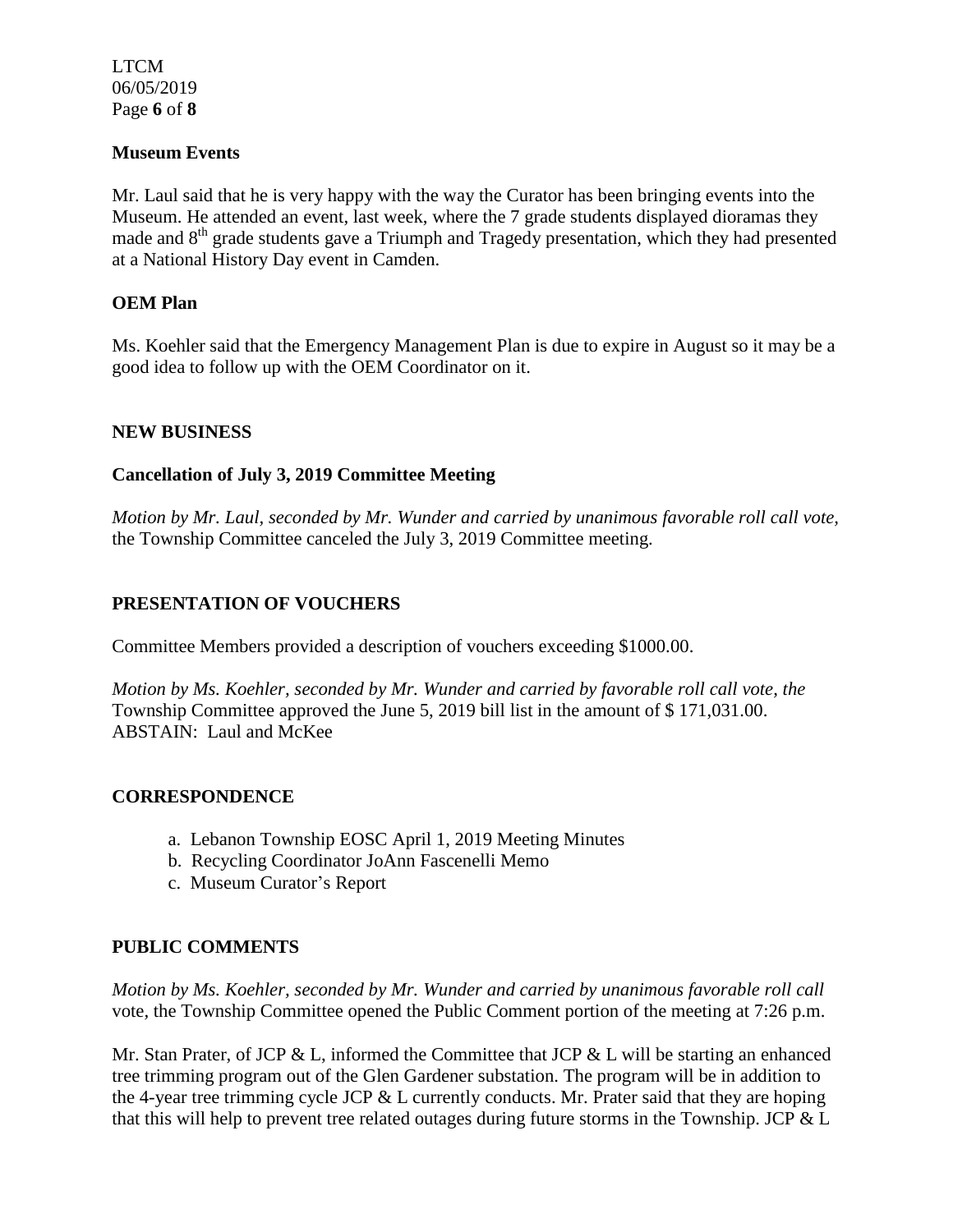LTCM 06/05/2019 Page **7** of **8**

will also be installing Trip Savers on the lines in June and July. Trip Savers will help to either restart service during a brief outage or isolate an outage to far fewer customers.

*Motion by Mr. Koehler, seconded by Mr. Laul and carried by unanimous favorable roll call*  vote, the Township Committee closed the public comment portion of the meeting at 7:34 p.m.

### **EXECUTIVE SESSION - Resolution No. 58-2019**

*Motion by Mr. Laul, seconded by Mr. Wunder and carried by unanimous favorable roll call vote,* the Township Committee approved Resolution No. 58-2019 and convened in executive session at 7:40 p.m.

### TOWNSHIP OF LEBANON COUNTY OF HUNTERDON STATE OF NEW JERSEY RESOLUTION NO. 58-2019 RESOLUTION AUTHORIZING EXECUTIVE SESSION

WHEREAS, the Open Public Meetings Act; *N.J.S.A.* 10:4-6 *et seq*., declares it to be the public policy of the State to insure the right of citizens to have adequate advance notice of and the right to attend meetings of public bodies at which business affecting the public is discussed or acted upon; and

WHEREAS, the Open Public Meetings Act also recognizes exceptions to the right of the public to attend portions of such meetings; and

WHEREAS, the Mayor and Committee find it necessary to conduct an executive session closed to the public as permitted by the *N.J.S.A*. 40:4-12; and

WHEREAS, the Mayor and Committee will reconvene in public session at the conclusion of the executive session;

NOW, THEREFORE, BE IT RESOLVED by the Mayor and Committee of the Township of Lebanon, County of Hunterdon, State of New Jersey that they will conduct an executive session to discuss the following topic(s) as permitted by *N.J.S.A*. 40:4-12:

A matter which Federal Law, State Statute or Rule of Court requires be kept confidential or excluded from discussion in public (Provision relied upon:

\_\_\_\_\_\_\_\_\_\_\_\_\_\_\_\_\_\_\_\_\_\_\_\_\_\_\_\_\_\_\_\_\_\_\_\_\_\_\_\_\_\_\_\_\_\_\_\_\_\_\_);

\_\_\_\_\_\_A matter where the release of information would impair a right to receive funds from the federal government;

\_\_\_\_\_\_A matter whose disclosure would constitute an unwarranted invasion of individual privacy;

\_\_\_\_\_\_A collective bargaining agreement, or the terms and conditions thereof (Specify contract: \_\_\_\_\_\_\_\_\_\_\_\_\_\_\_\_\_\_\_\_\_\_\_\_\_\_\_\_\_\_\_\_\_\_\_\_\_\_\_\_\_\_);

\_\_\_\_\_\_A matter involving the purpose, lease or acquisition of real property with public funds, the setting of bank rates or investment of public funds where it could adversely affect the public interest if discussion of such matters were disclosed; Real Estate Acquisitions

\_\_\_\_\_\_Tactics and techniques utilized in protecting the safety and property of the public provided that their disclosure could impair such protection;

\_\_\_\_\_\_Investigations of violations or possible violations of the law;

 X Pending or anticipated litigation or contract negotiation in which the public body is or may become a party; (The general nature of the litigation or contract negotiations is: